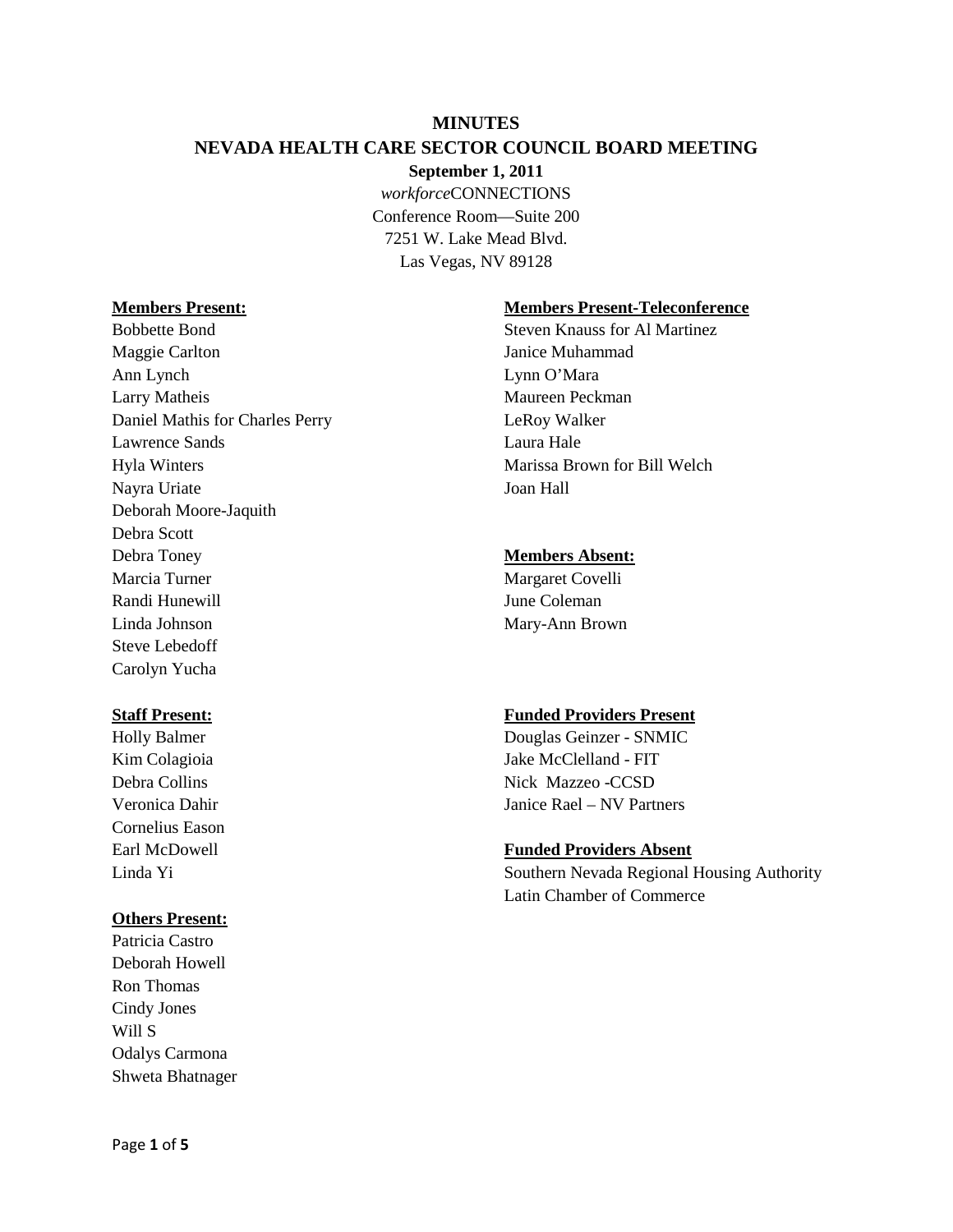\*It should be noted that all attendees may not be listed above.

## **Agenda Item #1**

The meeting was called to order by vice- chair, Debra Scott at 09:38 am.

## **Agenda Item #2**

Roll call was taken and a quorum was present.

## **Agenda Item #3**

It was noted that he meeting had been posted according to NRS 241.020.

## **Agenda Item #4**

The agenda was approved with the addition of a fifteen minute break at 11:00am.

#### **Agenda Item #5**

Debra Scott asked for public comment at this juncture of the meeting. There was no public comment.

## **Agenda Item #6**

It was moved, seconded and the motion carried to accept the minutes of the June 2, 2011 meeting as presented.

#### **Agenda Item** #7

Nayra Uriate and Marcia Turner were introduced and welcomed as new members of the Nevada Health Care Sector Council. Both presented a brief biographical sketch. Nayra is a health sciences student at UNLV and Dr. Marcia Turner is the Vice-Chancellor of Operations and COO of the Nevada System of Higher Education (NSHE). Both new members indicated that they were honored to serve on the Board.

Linda Yi discussed that nominations for a male health sciences student living in either rural or northern Nevada are being sought for the Sector Council. Nominations should be forwarded to Linda or Debra.

Four of the six *workforce***CONNECTIONS** health care Funded Providers, Southern Nevada Medical Coalition (SNMIC), Clark County School District (CCSD), Nevada Partners and the Foundation for an Independent Tomorrow (FIT), introduced themselves, their agencies and their plans for FY12. Each Funded Partner will report their progress to the Board at the monthly meetings.

Two of the Funded Providers, the Latin Chamber of Commerce Community Foundation and the Southern Nevada Regional Housing Authority did not attend the meeting.

# **Agenda Item #8 – Chair Announcements**

Debra Scott announced the resignation of Dr. Maurizio Trevisan as chair of the Nevada Health Care Sector Council and referred the board members to his attached letter of resignation. Dr. Trevisan has accepted a position as the Dean and Medical Professor, School of Biomedical Education at The City College of New York.

Dr. Trevisan joined the meeting via Skype. He was presented with a plaque honoring him for his outstanding leadership of the Board and was wished god speed by his fellow board members.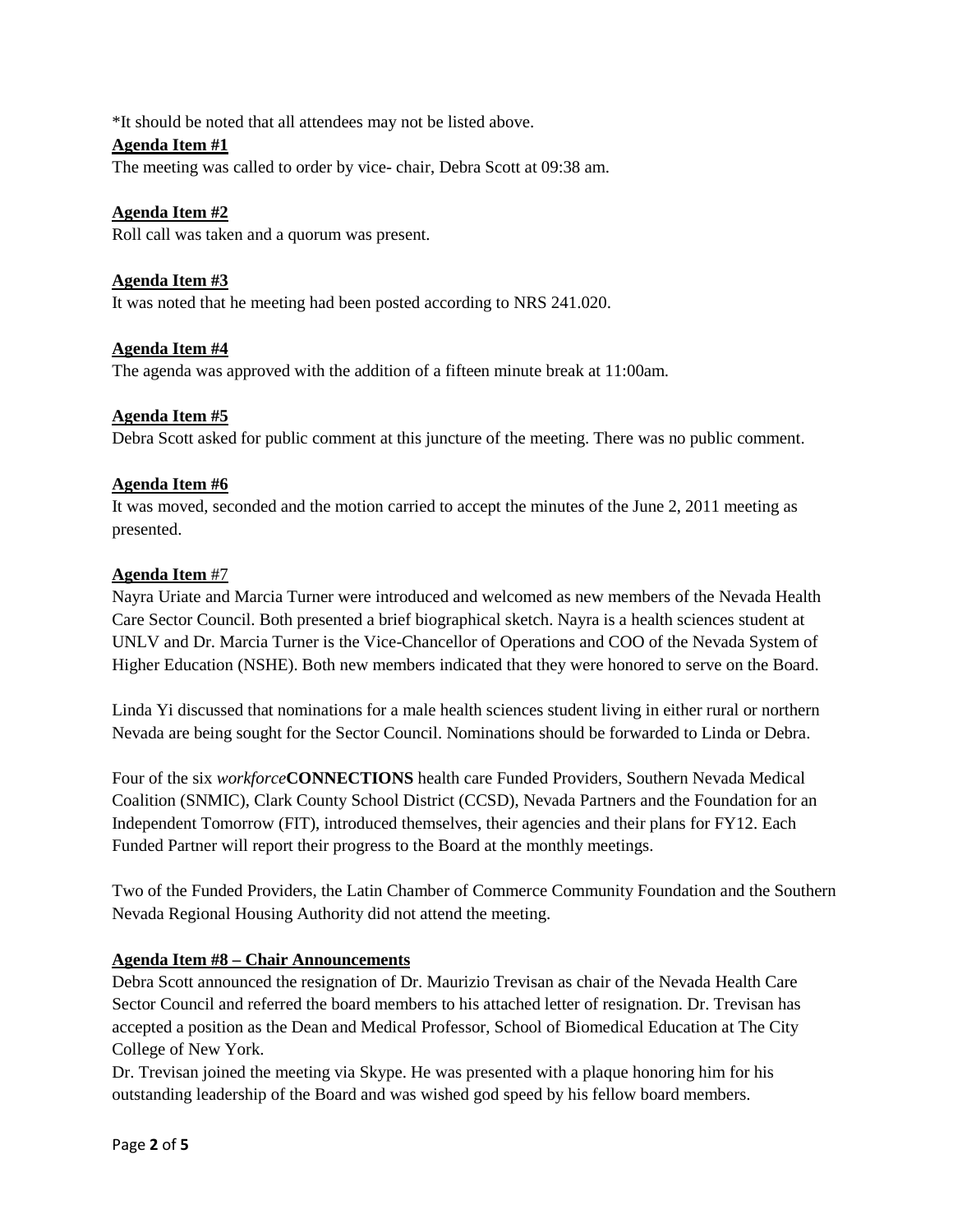## *Health Care Heroes in Our Midst*

The Nevada Business Magazine recently recognized Nevada's Health Care Heroes. Douglas Geinzer of the Southern Nevada Medical Industry Coalition (SNMIC) received the Innovator Award and Larry Matheis received the Lifetime Achievement Award. Both men were thanked and congratulated by the Board for their work in health care.

## *Elected*

Debra Scott, Executive Director of the Nevada State Board of Nursing was recently elected as the Area I Board of Director of the National Council of the State Boards of Nursing. It is an honor to have one of the HealthCare Sector Council members elected to this prestigious board.

#### *Implementation Grant Funds*

Debra Collins formally announced that the budget of the Federal Government did not include Implementation Grant Funds for FY12. However, a budget for a 12 month no-cost extension has been submitted to HRSA beginning October 1, 2011. This will allow the Board to continue to meet monthly during FY12. Linda Yi, Project Director will go to part-time beginning October 1, 2011.

## **Agenda Item #9**

Nominations were entertained for the election of a new chair for the Nevada Health Care Sector Council. Earl McDowell explained the responsibilities of the chair of the Nevada Health Care Sector Council. Charles Perry nominated Dr. Marcia Turner as chair. Dr. Turner accepted the nomination. Larry Matheis spoke in support of Dr. Turner based on her responsibilities at NSHE and her previous experience. The motion was seconded and carried by acclamation. Dr. Turner will begin her responsibilities as chair at the October  $6<sup>th</sup>$  meeting.

#### **Agenda Item #10**

Cornelius Eason, the Director of Regional Strategies at Workforce Connections provided a briefing on the legislative meetings held to receive advice and counsel about prospective funding sources. Meetings have been held with Senator Reid and Heller's staffs as well as a meeting with Presidential Appointee Herb Schlutz, Region IX HHS Director who has agreed to provide insight on project resources. Members of the Council are scheduled to meet with Congressman Heck on September 28, 2011.

#### **Agenda Item #11**

Dr. Debra Toney presented Council members with teal ribbons representing the fight against ovarian cancer. Dr. Toney then led a discussion on the Institute of Medicine's Future of Nursing: Campaign for Action. Dr. Toney discussed the eight recommendations of the report and the transformation of healthcare throughout implementation of the recommendations. It was noted that the Nevada Health Sector Council and the Nevada Alliance for Nursing Excellence had submitted an application to the Robert Wood Johnson Foundation to establish an Action Coalition in Nevada in order to begin working on the eight recommendations. The application was not accepted but will be re-written and submitted during Wave IV. In the interim the two organizations will establish working committees to establish short and long term goals. The ultimate goal is that all Americans have access to quality health care and that nursing play a leading role in leading that change in America.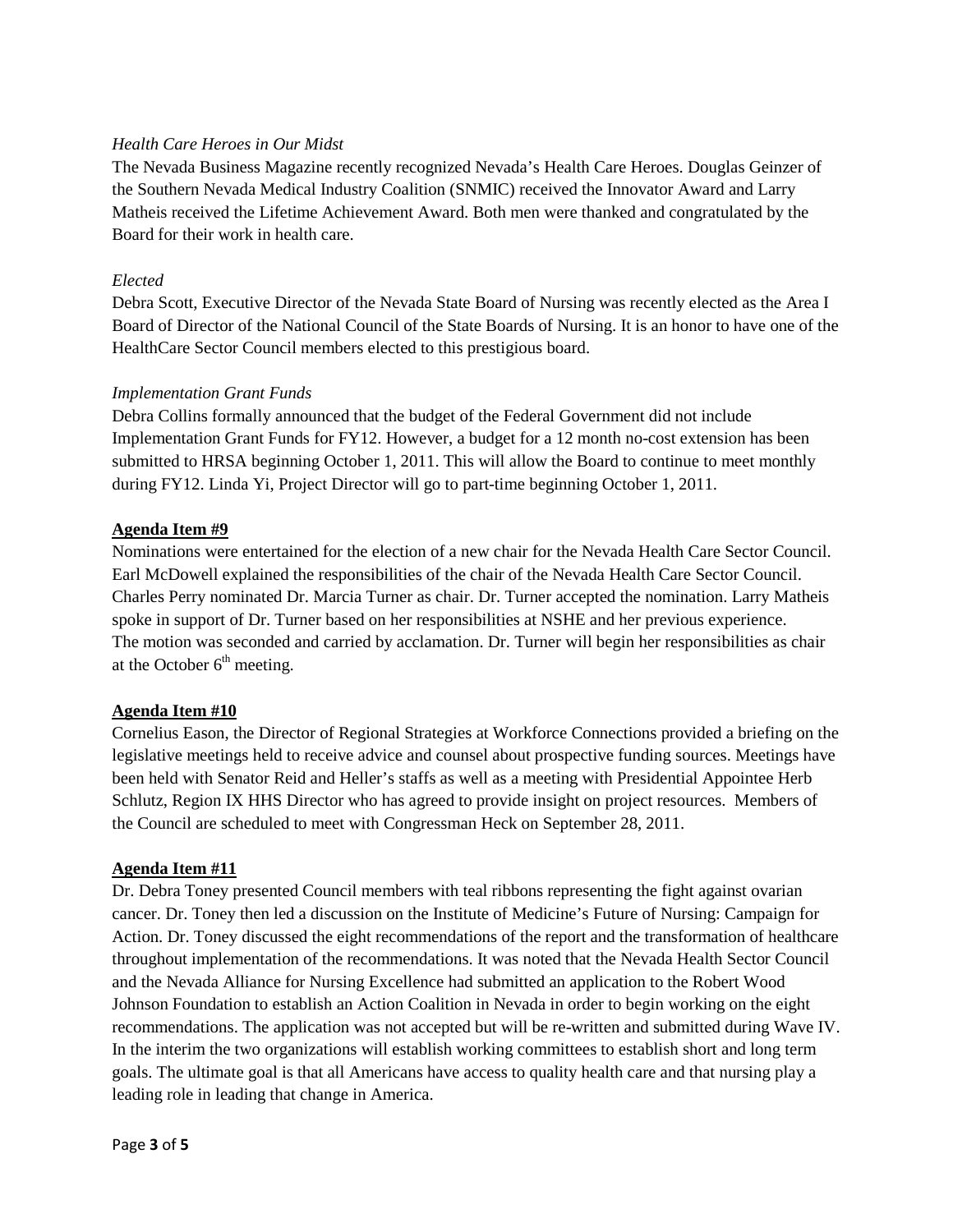## **Agenda Item #12**

Laura Hale, Manager of the Nevada State Primary Care Office gave an update on the progress of the PCO Recruitment and Retention sub-committee work. The objectives include:

- Implement a strategic, coherent primary care recruitment and retention cycle in Nevada
- Implement an effective promotion campaign for loan repayment programs.
- Build the capacity of faculty and collaborating physicians in Nevada to promote primary care
- Advocate and support efforts to address challenges for nurses in Nevada
- Raise public awareness in Nevada for physician extenders including Physician Assistants (PA)

The plan is available in the draft stage. Laura is willing to send a copy of the draft to those members interested in receiving it.

#### **Agenda Item #13**

The HRSA no-cost extension was discussed as part of agenda item #8.

#### **Agenda Item #14**

A discussion of the final report for the HRSA planning grant was conducted by Dr. Veronica Dahir. Dr. Dahir requested input from the Council to clarify responses to several questions that she identified while compiling the final report. The report is due in Washington, DC on Friday, September 23, 2011 and represents a compilation of the work on the six benchmarks by the Board during the past nine months. The final report will be printed, bound and distributed to members of the Board at the next meeting.

#### **Agenda Item #15**

Steven Lebedoff, Executive Officer of PPN Health Access, gave a presentation on Population Health-Emerging Opportunities for Economic Growth. This discussion included emerging strategies and solutions to address health care sustainability over the next decade and beyond. Steve also provided the Board with a brief biographical sketch as well as his plans to bring a representative of Microsoft to the next meeting.

#### **Agenda Item #16**

Kim Colagioia of Workforce Connections gave a brief overview of the Request for Interest (RFI) to establish Youth Green Economy and Health Care Consortiums. Kim explained the difference between a RFI and a RFP (Request for Proposals) to the Board. At this juncture Workforce Connections wants to determine what resources agencies can bring to the table to establish the consortiums. The RFI has already been distributed and membership decisions will be made in mid-October.

#### **Agenda Item #17**

Cindy Jones, Administrator for the Employment Security Division of the Department of Employment, Training and Rehabilitation (DETR) represented Dennis Perea, Interim Director of (DETR) at the meeting. Ms. Jones thanked the Board for their participation and assured the group that the Department of Employment, Training and Rehabilitation will provide whatever support the Board deems necessary for the work of the Nevada Health Care Sector Council to succeed.